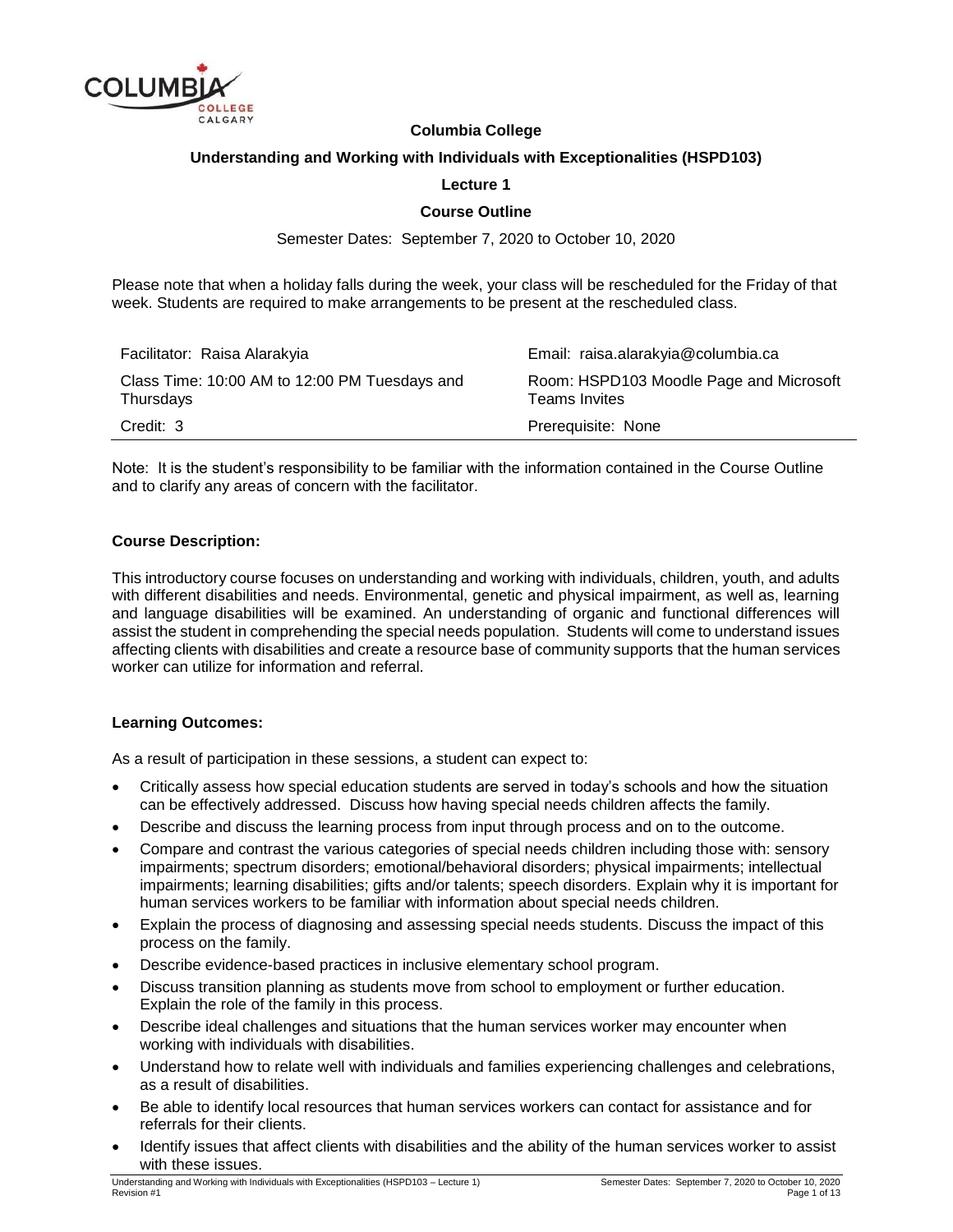## **Course Format:**

This online course uses a variety of teaching/learning methods including discussion, personal reflection, experiential exercises, student presentations, role-plays, group activities and especially case studies. Our faculty aims to create a learning environment where the learner is actively engaged in inquiry, critical thinking and problem solving. The online classroom provides you with a place where you can learn with and from others in a cooperative and collaborative manner.

You are expected to take a very active part in class discussions and take responsibility for your own learning. Be a positive and co-operative team member. Columbia College uses a facilitation model of instruction where the facilitator's role is to facilitate your learning. The expectation is that you will come to class prepared with pre-class homework completed. Your facilitator will engage you in activities that are based on your completed homework and readings. Your enthusiastic and positive approach in the classroom will create an atmosphere that will help every student develop the knowledge, skills and attitudes that are needed for success.

How you conduct yourself in our classes will, to a large extent, mirror your conduct in society and your future work site. For example, if you have a tendency to ask questions, challenge the ideas of others in a respectful manner, draw out the best from your colleagues, and encourage both group development and task accomplishment in this class, it is likely you will do the same at work. A high level of student involvement and developing professionalism is expected in the classroom as you work towards your goal.

## **Required Textbooks and Equipment:**

Hallahan, D., P., Kauffman. J. M., & Pullen, P., C. (2019). *Exceptional Learners: An Introduction to Special Education (14th ed.).* Toronto, ON: Pearson Education Canada.

Students may also consider using Google Scholar.

#### **Homework Assignment Due for the First Class:**

- Read chapters 1 & 2 of your text, *Exceptional Learners: An Introduction to Special Education*
- Prepare for a graded test on the assigned reading.
- Prepare to discuss the course outline in class.
- Prepare three questions based on the chapter readings and bring to class.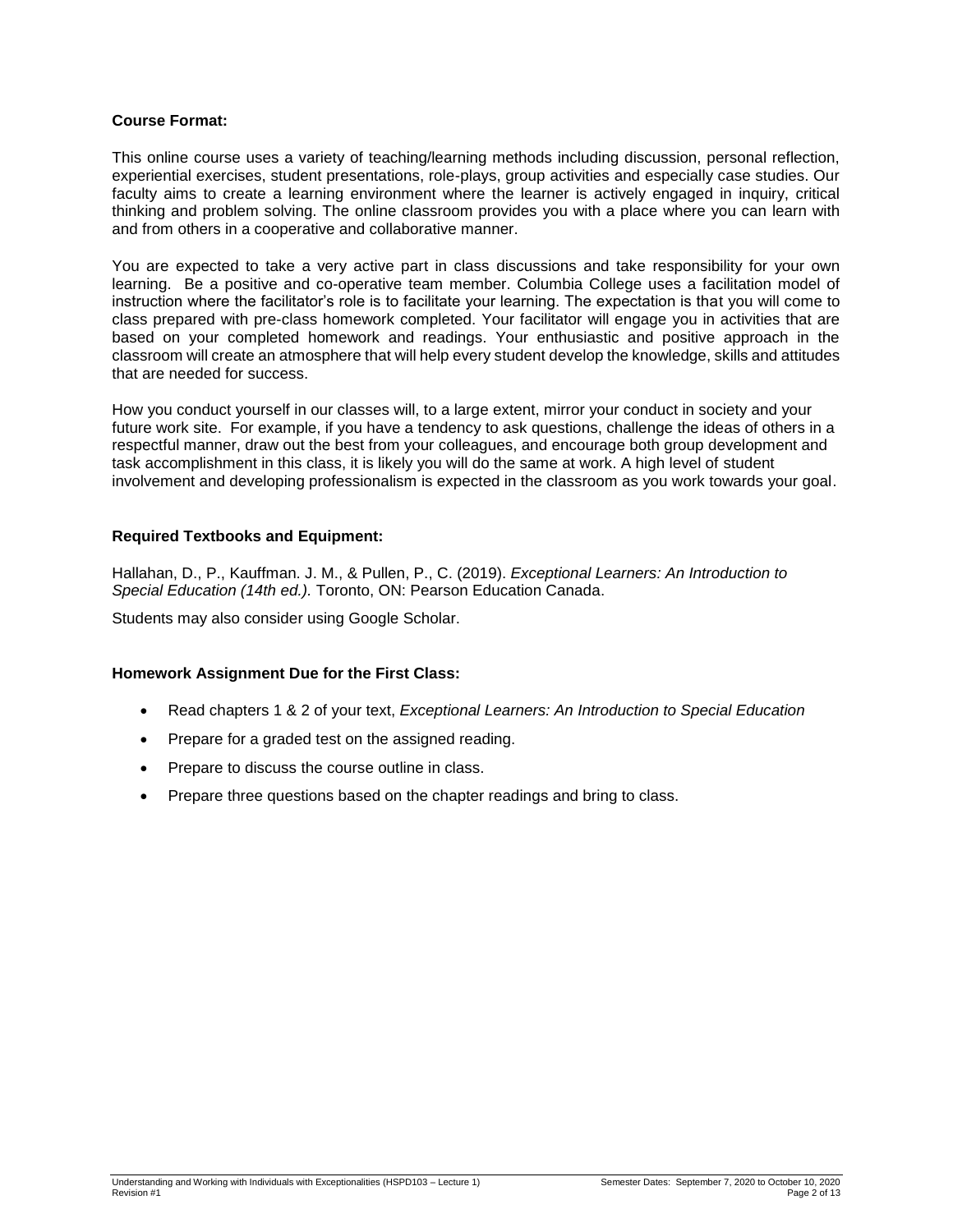# **Evaluation - Assessment of Student Performance:**

The final grade in the course will be based on the following elements. Wherever possible facilitators will use rubrics to assess your performance and offer feedback.

| <b>Title of Assignment/Examination</b>                    | Due Date            | Weight     |
|-----------------------------------------------------------|---------------------|------------|
| Daily Tests                                               | Classes 1 though 10 | 25%        |
| Assignment 1: Forum Responses)                            | Classes 4 and 6     | <b>20%</b> |
| Assignment 2: Reflective Response (Movie/TV<br>Show/Book) | Class 8             | <b>25%</b> |
| Final Project: Critical Response (Choose a Chapter)       | Class 10            | 30%        |

# **Please note that all homework and assignments are due at 11:59PM on the due date.**

## **Grading:**

Grades for each component will be added together at the end of the semester. The final total will be translated to the Columbia College's 4.0 grading scale as follows:

*Marking and Grading Conversion:*

| <b>Description</b> | <b>Letter Grade</b> | <b>Grade Points</b> | <b>Percentage Scale</b> |    |
|--------------------|---------------------|---------------------|-------------------------|----|
|                    | $A+$                | 4.0                 | 100                     | 95 |
| Excellent          | A                   | 4.0                 | 94                      | 90 |
|                    | А-                  | 3.7                 | 89                      | 85 |
|                    | $B+$                | 3.3                 | 84                      | 80 |
| Good               | B                   | 3.0                 | 79                      | 75 |
|                    | B-                  | 2.7                 | 74                      | 70 |
|                    | $C+$                | 2.3                 | 69                      | 65 |
| Satisfactory       | С                   | 2.0                 | 64                      | 60 |
|                    | $C-$                | 1.7                 | 59                      | 55 |
| Poor               | D                   | 1.0                 | 54                      | 50 |
| Failure            | F                   | 0.0                 | 49                      | 0  |

**Please note that to pass this course you must earn at least a "C+" (a minimal pass).**

# **Submission and Completion of Assignments:**

You are expected to submit assignments by the due date. Any late assignments may be assessed a marking penalty of 5% per day. If you are unable to submit an assignment on the due date, you must request an extension **before** the due date by filling out an *Application for Assignment Extension form (SSPP-F012)* that is to be submitted to the Department Chair for approval. This form is available on Columbia's website, Bldg. 802 – Main Office and from Department Chairs.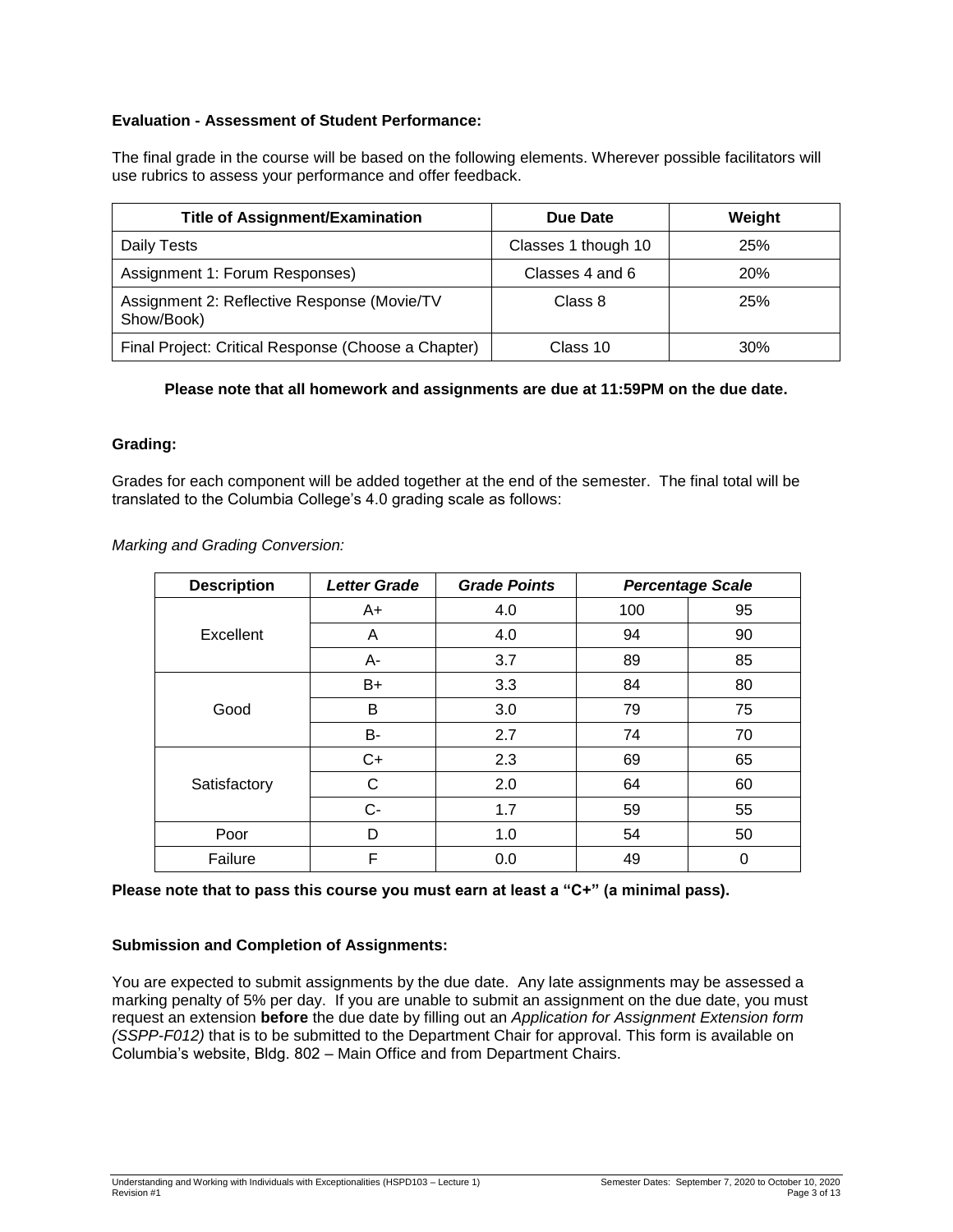## **Requesting an Examination Deferral:**

If you are requesting an exam to be deferred, you must submit an Application for *Deferred Examinations form (SSPP-F012)* to the Department Chair **within 48 hours of the missed examination date and time**. Applications for deferred examinations will only be considered due to medical or personal emergency. A medical certificate or other appropriate documentation may be required. This form is available on Columbia's website, Bldg. 802-Main Office and from Department Chairs.

#### **Attendance Requirements:**

Columbia College believes that student are committed to their program and learning experiences. However, it is understood that there are times when students may be absent. Any absences can be viewed as a potentially serious disruption of the learning process and necessary achievement of the learning objectives. Being late is also considered unacceptable as it interferes with the learning opportunities of others. Unavoidable absences or lateness must be reported to the course facilitator in advance. Please refer to Columbia College's *Attendance Policy and Regulations (ADM-P151)* for detailed information on Attendance Requirements.

## **Academic Integrity:**

Academic dishonesty is a serious offence and can result in suspension or expulsion from Columbia College.

There is no tolerance for academic dishonesty and any student caught plagiarizing is subject to serious sanctions as outlined in the *Student Code of Conduct Policy (ADM-P229)*. Students are encouraged to familiarize themselves with this policy and avoid any behavior that could possibly be seen as cheating, plagiarizing, misrepresenting, or putting into question the integrity of one's academic work.

#### **Student Conduct:**

It is the responsibility of each student to uphold the expectations and responsibilities outlined in the *Student Code of Conduct Policy (ADM-P229), Columbia's Commitment to Human Rights and Diversity Policy (ADM-P204),* and any additional requirements established by your program.

Generally, each student will:

- be respectful and courteous toward others;
- demonstrate appropriate and supportive communication skills, and coach, assist, advise and otherwise support other students in their studies;
- manage any personal stress and conflict in a positive and resourceful manner, and assist others to do the same;
- be dressed in a manner appropriate for their workplace or learning environment, as established by the program;
- conduct themselves in a professional manner with regard to their communication with others and their behavior in class;
- conduct themselves with academic integrity in all of their learning activities, tests, exams, and assignments
- keep up with day-to-day classroom and course expectations.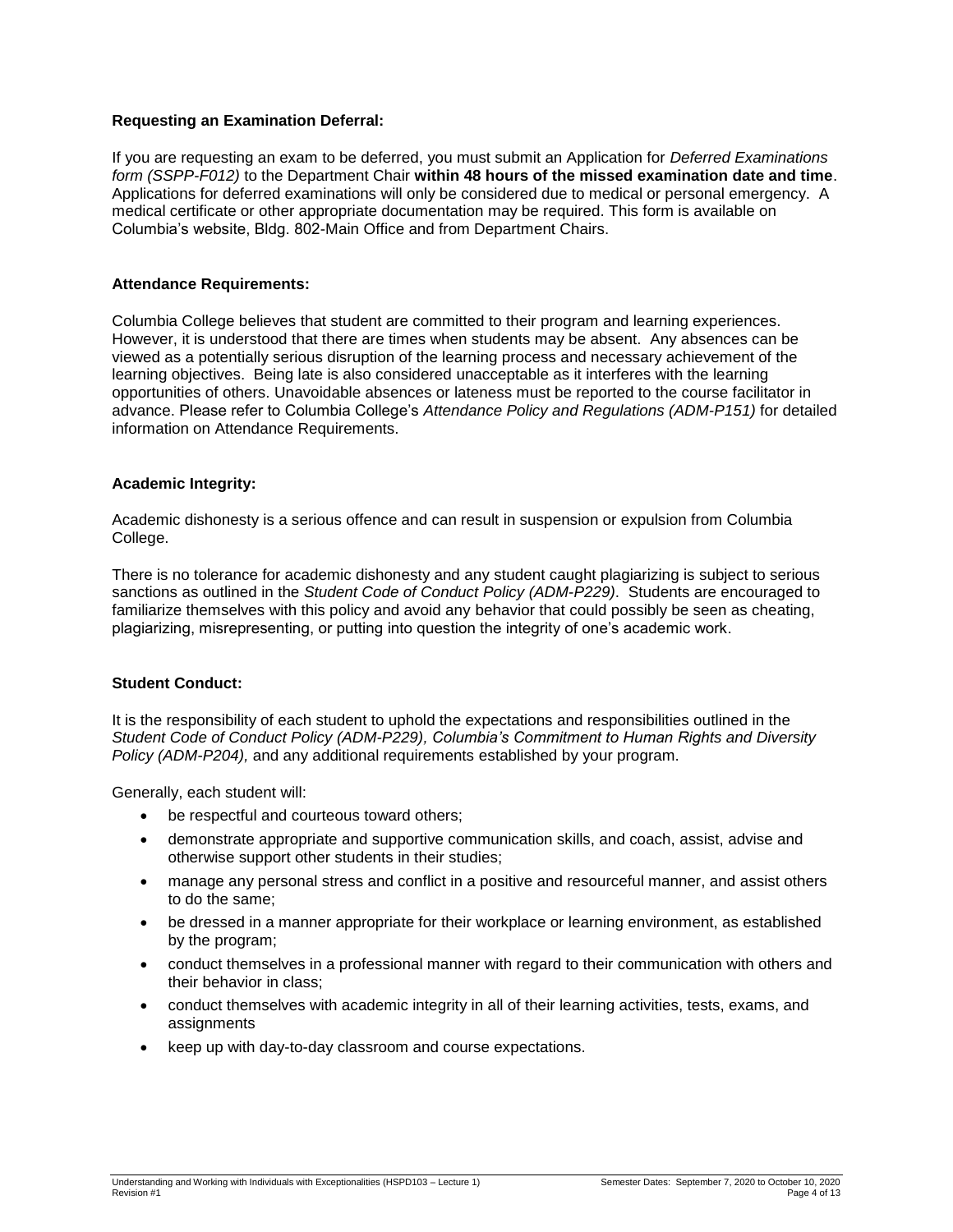# **Important Dates:**

| <b>Description</b>                               | Date                                                                                                                                                                                                                                                                                                                                                                                                                                            |
|--------------------------------------------------|-------------------------------------------------------------------------------------------------------------------------------------------------------------------------------------------------------------------------------------------------------------------------------------------------------------------------------------------------------------------------------------------------------------------------------------------------|
| Last to add/drop courses                         | 5 school operating days from the start of the semester<br>OR before the third scheduled class, whichever is<br>greater                                                                                                                                                                                                                                                                                                                          |
| Last day to withdraw without academic<br>penalty | 50% or less of the semester has been completed                                                                                                                                                                                                                                                                                                                                                                                                  |
| <b>Final Examination</b>                         | A final exam may take many formats. If a final exam<br>is scheduled, it will be taken in an assigned room<br>under the supervision of a Test Proctor. Students<br>must be on time as they will not be permitted to enter<br>once the exam has started. Exam schedules are<br>available in each building on a bulletin board, as well<br>as online at www.columbia.ab.ca/exams.It is the<br>student's responsibility to check this exam posting. |

# **Appeals:**

Please refer to the *Student Appeal Policy (ADM-P177)*.

# **Students with Temporary or Permanent Disabilities or Medical Condition:**

Students with temporary or permanent disabilities or medical condition may apply for accommodations. To be considered for an accommodation, a student must register with Columbia College's Accessibility Services by making an appointment with an Accessibility Services Advisor – Main Office – Bldg. 802 or emailing [accessibilityservices@columbia.ab.ca.](mailto:accessibilityservices@columbia.ab.ca) The Department Chair or facilitator is not able to provide you with any accommodations without you taking this step. Please refer to Columbia College's website to review *the Student Accommodation Policy (ADM-P188) and Student Guide to Accessibility Services (SSCM-001).*

#### **Student Support:**

Students should be aware that Life Coaching, Career and Accessibility Services, and Student Support Services (i.e. tutoring, academic strategists, etc.) are provided by Columbia College. Inquire how to request these services at the Main Office in building 802. It is the student's responsibility to discuss their specific learning needs with the appropriate service provider.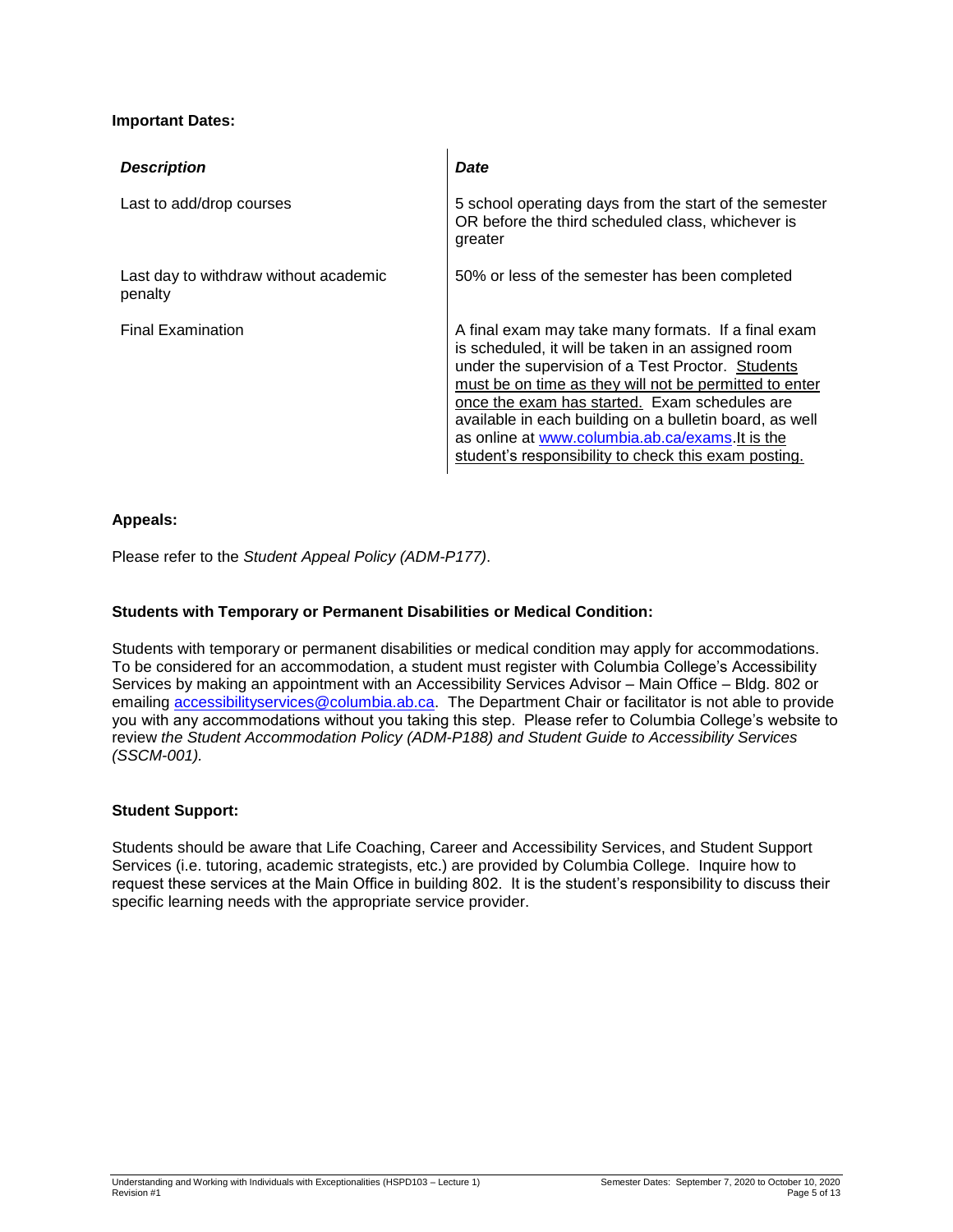# **Class Schedule/Overview:**

Please note that this schedule is subject to change. Any changes or cancellations will be emailed to you. It is your responsibility to check the email address you have given to the school on a daily basis for any messages from the Department Chair/designate, facilitator or College Administration. It is the student's responsibility to be familiar with the information contained in the Course Outline and to clarify any areas of concern with the facilitator.

| <b>Class Session</b> | <b>Topics</b>                                                                                                                   | <b>Pre-Class Readings</b>                                                                                                |
|----------------------|---------------------------------------------------------------------------------------------------------------------------------|--------------------------------------------------------------------------------------------------------------------------|
| 1                    | <b>Exceptionality and Special Education</b><br><b>Current Practices for Meeting the Needs</b><br>of Exceptional Learners        | <b>Review Course Outline</b><br>$\bullet$<br>Chapter 1<br>Chapter 2<br>$\bullet$                                         |
| $\overline{2}$       | Multicultural and Bilingual Aspects of<br>$\bullet$<br>Special Education                                                        | Chapter 3<br>$\bullet$                                                                                                   |
| 3                    | <b>Parents and Families</b><br>$\bullet$                                                                                        | Chapter 4<br>$\bullet$                                                                                                   |
| 4                    | Learners with Intellectual and<br>$\bullet$<br><b>Development Disabilities</b><br>Learners with Learning Disabilities           | Chapter 5<br>$\bullet$<br>Chapter 6<br><b>Assignment 1: Forum</b><br>Response #1 due the<br><b>Sunday before Class 5</b> |
| 5                    | <b>Learners with Attention Deficit</b><br><b>Hyperactivity Disorder</b>                                                         | Chapter 7<br>$\bullet$                                                                                                   |
| 6                    | Learners with Emotional or Behavioral<br>$\bullet$<br><b>Disorders</b><br>Learners with Autism and Spectrum<br><b>Disorders</b> | Chapter 8<br>$\bullet$<br>Chapter 9<br><b>Assignment 1: Forum</b><br>Response #2 due the<br><b>Sunday before Class 7</b> |
| $\overline{7}$       | Learners with Communication Disorders<br>Learners who are Deaf or Hard of<br>Hearing                                            | Chapter 10<br>$\bullet$<br>Chapter 11<br>$\bullet$                                                                       |
| 8                    | <b>Blindness or Low Vision</b><br>$\bullet$                                                                                     | Chapters 12<br>$\bullet$<br><b>Assignment 2 due</b><br>$\bullet$                                                         |
| 9                    | Low-Incidence, Multiple and Severe<br><b>Disabilities</b><br>Physical Disabilities and Other Health<br>Impairments              | Chapter 13<br>Chapter 14                                                                                                 |
| 10                   | <b>Special Gifts and Talents</b>                                                                                                | Chapter 15<br><b>Final Project due</b>                                                                                   |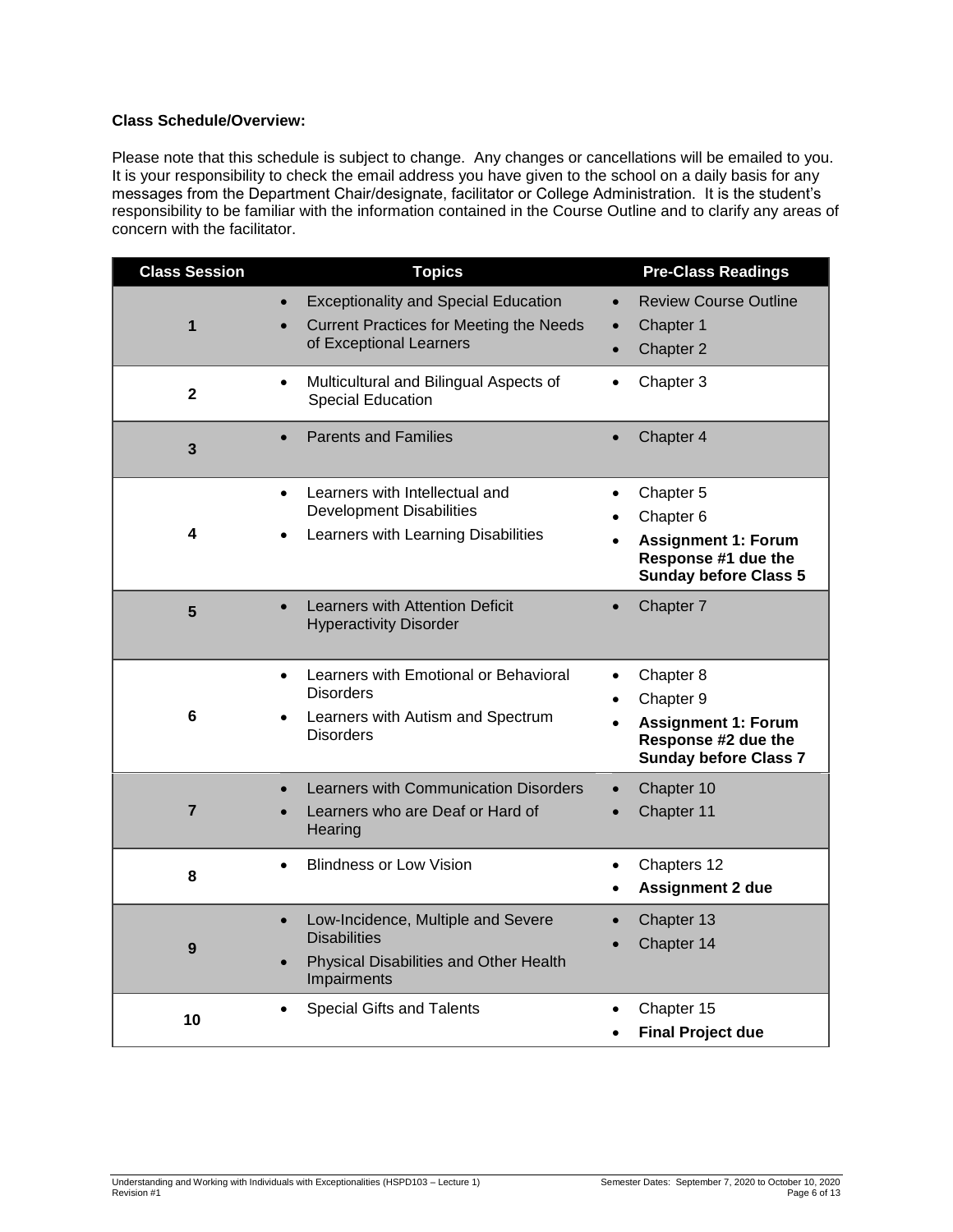# **Appendix 1 Assignment Outlines**

**Note: You are expected to do all assignments, tests, and activities as outlined in order to meet the requirements of this course. If you do not do this, you will not pass the course.** 

#### **Daily Tests Due Date: Each class from classes 1 through 10. Weight: 25%**

Students will be expected to have read the assigned chapters in the text and other assigned readings and be prepared to write a graded test based on these reading assignments. Tests are open in Moodle from 8:30 AM to 11:59 PM on the day of the scheduled class. There is one attempt and a 30-minute time limit on each test.

## **Assignment 1: Forum Response Due date: The Sunday before Class 5 & 7 Weight: 20%**

## **Forum #1 (Sunday before Class 5 at 11:59 p.m.)**

Many professionals believe that community and vocational living skills should be taught earlier than in secondary school. Discuss advantages and disadvantages that may be associated with teaching community and vocational living skills over traditional academic skills.

# **Forum #2 (Sunday before Class 7 at 11:59 p.m.)**

Some professionals believe that all students with intellectual disability, regardless of the severity of the disability, should be educated in the general classroom. Discuss the major points of both sides of this issue.

# **Writing Assignment Expectations:**

- Online Moodle discussion forums provide opportunities to exchange knowledge. Students are expected to demonstrate their understanding of class readings by posting thoughtful and succinct responses to questions posed by the instructor. Student responses should demonstrate reflection of the course material, connections to experiences, previous or current information and be relevant to the discussion. Student responses should further the discussion by demonstrating critical thinking, posting meaningful responses to peers' work and adding new perspective and ideas. Students are also responsible for responding to a minimum of one peer.
- **Format:** These forums are available for you. Each entry should be a minimum of 250 words and a maximum of 300 words in length and should follow APA guidelines. Students will be evaluated according to the attached rubric: **Discussion Forum Rubric**

#### **Final Project: Reflective Response (Movie/TV Show/ Book) Due Date: Class 8 Weight: 25%**

Students are required to read a popular book or watch a movie that feature people with exceptionalities.

The expectation for this assignment is as follows:

As you watch the movie, watch the TV show, or read the book, choose one character to focus on. The purpose of this response is to summarize and analyze how people with intellectual disabilities are portrayed. Critically analyze the experience of this person by answering the following reflection questions:

1. What challenges does the character face? Why?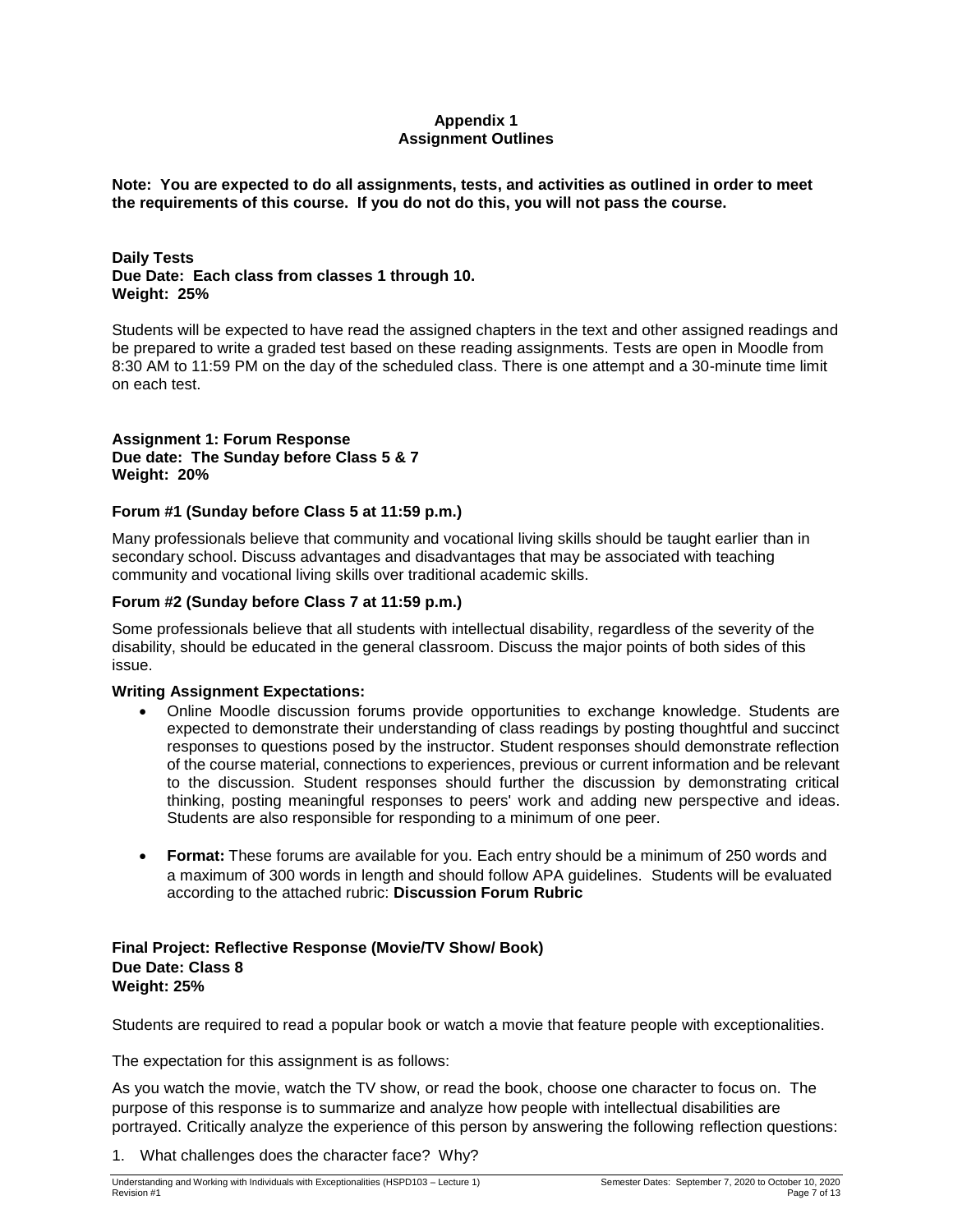- 2. Do you identity with this character? Why or why not?
- 3. What feelings are being experienced by this character?
- 4. Does watching this movie/TV show or reading this book challenge your assumptions about how this person is characterized?
- **5.** What are some of the assumptions that the group this character is part of faces? Why?

#### Some possible books are:

Buck, P. (1931); Kaufman, S. Z. (1988). Retarded isn't stupid, Mom!; and, Steinbeck, J. (1938). Of mice and men.

#### Some possible movies are:

I am Sam, The Other Sister, Brother's Keeper, Dominick and Eugene, The Eighth Day, Of Mice and Men, My Sweet Little Village, The Last Picture Show, Forrest Gump, and What's Eating Gilbert Grape? The Speed Cubers (Netflix)

Some possible TV shows are:

Losers (Netflix), Atypical (Netflix), Love on the Spectrum (Netflix)

#### **Assignment 3: Critical Response Due date: Class 10 Weight: 30%**

Students will pick one chapter from the text, will reflect on and summarize their findings, and then will share how the learnings from this chapter relate to their professional life. Students should ensure they are supporting their statements with evidence.

#### **Writing Assignment Expectations:**

- **Objective:** The objective of these writing assignments is to critically apply concepts, ideas, and procedures to facilitate higher level learning. The assignments are designed so students can demonstrate the depth of knowledge related to the course content.
- **Focus:** These assignments are designed to apply knowledge from the chapters and class discussions.
- **Format:** These assignments should be typed and double-spaced. Do not include title pages. Include your name at the top of each page. A minimum of one-inch margins on each side. 12-point Times New Roman font is preferred. Each assignment should have a minimum length of 500 words but is not to exceed 750 words. Students will be assessed using the **Critical Response Writing Rubric**

#### **How to avoid plagiarism?**

 The simplest way to avoid plagiarism is to reference any source properly (using both in-text, parenthetical citations in the body of your assignment and a "References" page at the end. While it is commonplace to build upon the knowledge of others, it is necessary to clearly state the sources and foundations of that knowledge. Refer to your ENGL110-1 text for APA support.

#### **Writing Assignment Expectations:**

- **Objective:** The objective of these writing assignments is to critically apply concepts, ideas, and procedures to facilitate higher level learning. The assignments are designed so students can demonstrate the depth of knowledge related to the course content.
- **Focus:** These assignments are designed to apply knowledge from the chapters and class discussions.
- **Format:** These assignments should be typed and double-spaced. Do not include title pages. Include your name at the top of each page. A minimum of one-inch margins on each side. 12-point Times New Roman font is preferred. Each assignment should have a minimum length of 500 words but is not to exceed 750 words. Students will be assessed using the **Critical Response Writing Rubric**.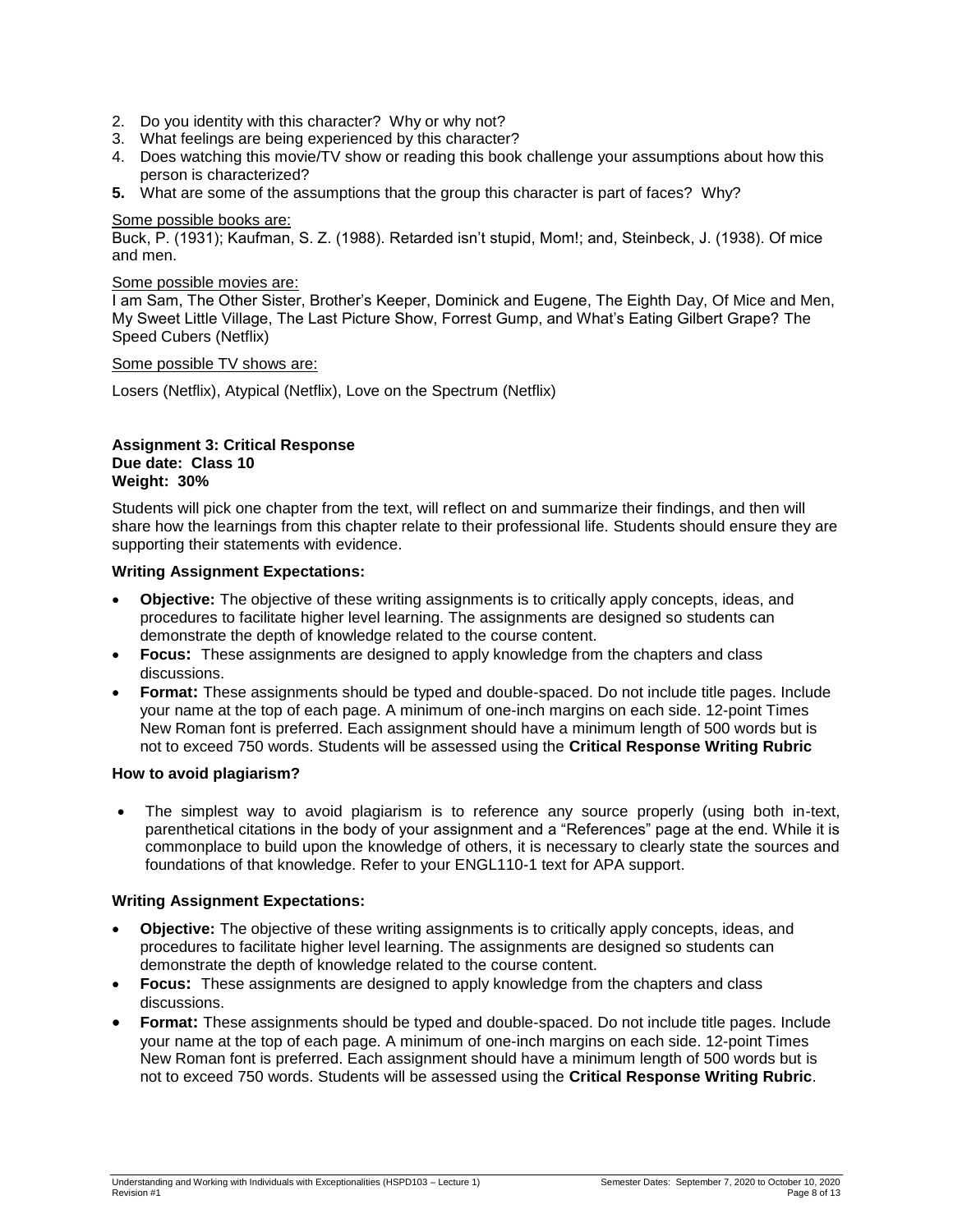## **Appendix 2 Assignment Rubrics Columbia College Short Writing Reflective Rubric Last Revised: July 2017**

| <b>Student's Name</b>                                                                                   |                                                                                                                                                                                                             | <b>Course Code</b>                                                                                                                                                                                                 |                                                                                                                                   | <b>Date</b>                                                                                                                                                                                                                |                                                                                                                                                                                                                                                  | <b>Facilitator/Evaluator's Name</b>                                                                                         |              |  |
|---------------------------------------------------------------------------------------------------------|-------------------------------------------------------------------------------------------------------------------------------------------------------------------------------------------------------------|--------------------------------------------------------------------------------------------------------------------------------------------------------------------------------------------------------------------|-----------------------------------------------------------------------------------------------------------------------------------|----------------------------------------------------------------------------------------------------------------------------------------------------------------------------------------------------------------------------|--------------------------------------------------------------------------------------------------------------------------------------------------------------------------------------------------------------------------------------------------|-----------------------------------------------------------------------------------------------------------------------------|--------------|--|
| Area                                                                                                    | 8                                                                                                                                                                                                           | $\overline{7}$                                                                                                                                                                                                     |                                                                                                                                   | $6-5$                                                                                                                                                                                                                      | $4 - 3$                                                                                                                                                                                                                                          | $2 - 0$                                                                                                                     | <b>Score</b> |  |
| Depth of<br><b>Reflection</b>                                                                           | Reflection reveals a<br>$\bullet$<br>thorough insight of<br>the subject matter.<br>Shows depth of<br>critical thinking.<br>Uses specific and<br>convincing examples<br>to support reflective<br>statements. | <b>Reflection reveals</b><br>$\bullet$<br>insight into the<br>subject matter.<br>Often there are<br>$\bullet$<br>thoughtful<br>statements.<br>Uses well-chosen<br>examples to support<br>reflective<br>statements. | reflection.<br>are evident.<br>Uses some<br>$\bullet$<br>matter and<br>reflections.                                               | Reflection reveals a<br>$\bullet$<br>basic understanding<br>$\bullet$<br>of the subject matter<br>with an effort at<br>At times, some<br>$\bullet$<br>reflective statements<br>examples to support<br>ideas on the subject | Reflection is limited.<br>The writer produces<br>some basic<br>understanding of the<br>subject matter.<br><b>Uses limited number</b><br>of examples to<br>support ideas. This<br>seriously affects the<br>integrity of the<br>reflection process | Little to no reflection<br>is present.<br>Uses few to no<br>examples.                                                       |              |  |
|                                                                                                         | $\mathbf{2}$                                                                                                                                                                                                |                                                                                                                                                                                                                    | 1.5                                                                                                                               |                                                                                                                                                                                                                            | $1 - 0$                                                                                                                                                                                                                                          |                                                                                                                             |              |  |
| <b>Use of Writing</b><br><b>Conventions:</b><br>spelling,<br>punctuation,<br>capitalization,<br>grammar | Demonstrates control of the writing<br>conventions with few errors.                                                                                                                                         |                                                                                                                                                                                                                    | Demonstrates some control of the<br>$\bullet$<br>writing conventions with errors that do<br>not yet interfere with understanding. |                                                                                                                                                                                                                            | $\bullet$                                                                                                                                                                                                                                        | Demonstrates limited to no control of<br>the writing conventions with frequent<br>errors that make understanding difficult. |              |  |

**Total Score out of 10:**

**Facilitator/Evaluator's Comments**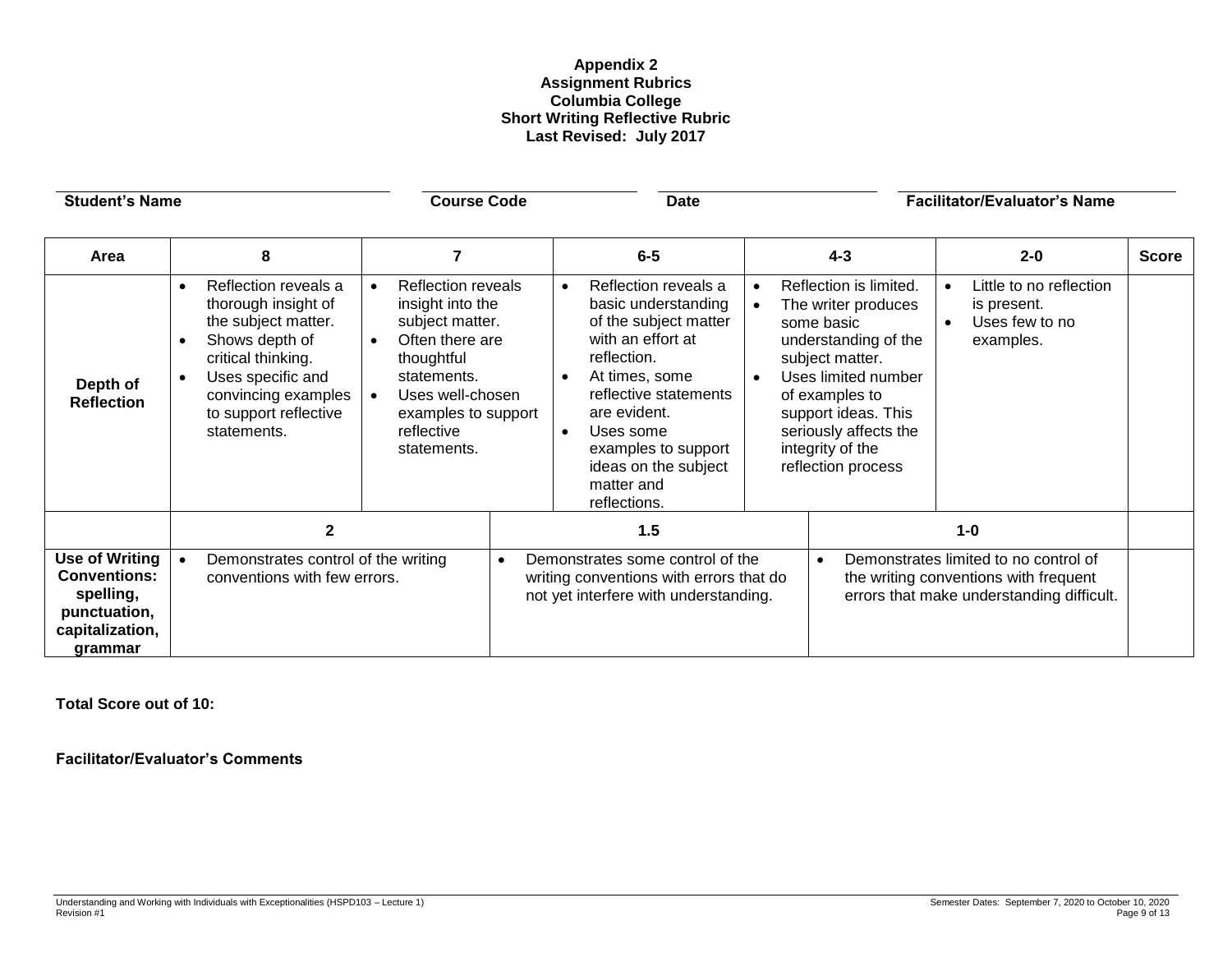# **Columbia College Critical Writing Response Marking Rubric**

Revised Jan. 2018

| <b>Student's Name</b>                              |                                                                                                                                                                                                                                                                              | <b>Course Code</b><br><b>Date</b>                                                                                                                                                                                                                      |                                                                                                                                                                                                                                               |                                                                                                                                                                                              | <b>Facilitator/Evaluator's Name</b> |  |
|----------------------------------------------------|------------------------------------------------------------------------------------------------------------------------------------------------------------------------------------------------------------------------------------------------------------------------------|--------------------------------------------------------------------------------------------------------------------------------------------------------------------------------------------------------------------------------------------------------|-----------------------------------------------------------------------------------------------------------------------------------------------------------------------------------------------------------------------------------------------|----------------------------------------------------------------------------------------------------------------------------------------------------------------------------------------------|-------------------------------------|--|
|                                                    | A                                                                                                                                                                                                                                                                            | В                                                                                                                                                                                                                                                      | $C-D$                                                                                                                                                                                                                                         | F                                                                                                                                                                                            | <b>Score</b>                        |  |
|                                                    | $10-9$                                                                                                                                                                                                                                                                       | $8 - 7$                                                                                                                                                                                                                                                | $6-5$                                                                                                                                                                                                                                         | $4 - 0$                                                                                                                                                                                      |                                     |  |
| <b>Quality of Response</b><br><b>Content/Ideas</b> | Demonstrates reflection,<br>$\bullet$<br>insight, and accurate<br>interpretation of<br>assignment.<br>States main idea/opinion<br>clearly.<br>Provides support for the<br>main idea through<br>numerous, relevant<br>sources and/or<br>references to the course<br>readings. | Demonstrates reflection<br>and accurate<br>interpretation of<br>assignment.<br>States main idea /opinion<br>clearly.<br>Provides support for the<br>main idea through<br>number of relevant<br>sources and/or<br>references to the course<br>readings. | • Demonstrates limited<br>response to assignment.<br>• Partly identifies main<br>idea/opinion.<br>• Attempts some support<br>for the main idea, but it is<br>limited in applicability.                                                        | Creates limited response<br>$\bullet$<br>that is hard to follow.<br>Main idea/opinion not<br>$\bullet$<br>identified.<br>Uses little to no<br>$\bullet$<br>references to support<br>opinion. |                                     |  |
| <b>Analysis</b>                                    | <b>Explores issue</b><br>$\bullet$<br>thoroughly and with<br>insight, developing a<br>clear, original position<br>with persuasive<br>examples.<br>Demonstrates sound<br>logic.<br>Demonstrates excellent<br>$\bullet$<br>critical thinking and<br>problem solving skills.    | Explores issue well,<br>developing an original<br>position with and good<br>examples.<br>Demonstrates good logic.<br>$\bullet$<br>Demonstrates very good<br>critical thinking and<br>problem solving skills.                                           | • Defines the issue, but<br>explores it inadequately.<br>• Uses examples<br>inconsistently and/or<br>examples are lacking.<br>• Demonstrates weakness<br>in logic.<br>• Demonstrates weak<br>critical thinking and<br>problem solving skills. | Defines issue<br>$\bullet$<br>inadequately,<br>demonstrating a<br>simplistic view.<br>Lacks logic.<br>$\bullet$<br>Demonstrates poor<br>critical thinking and<br>problem solving skills.     |                                     |  |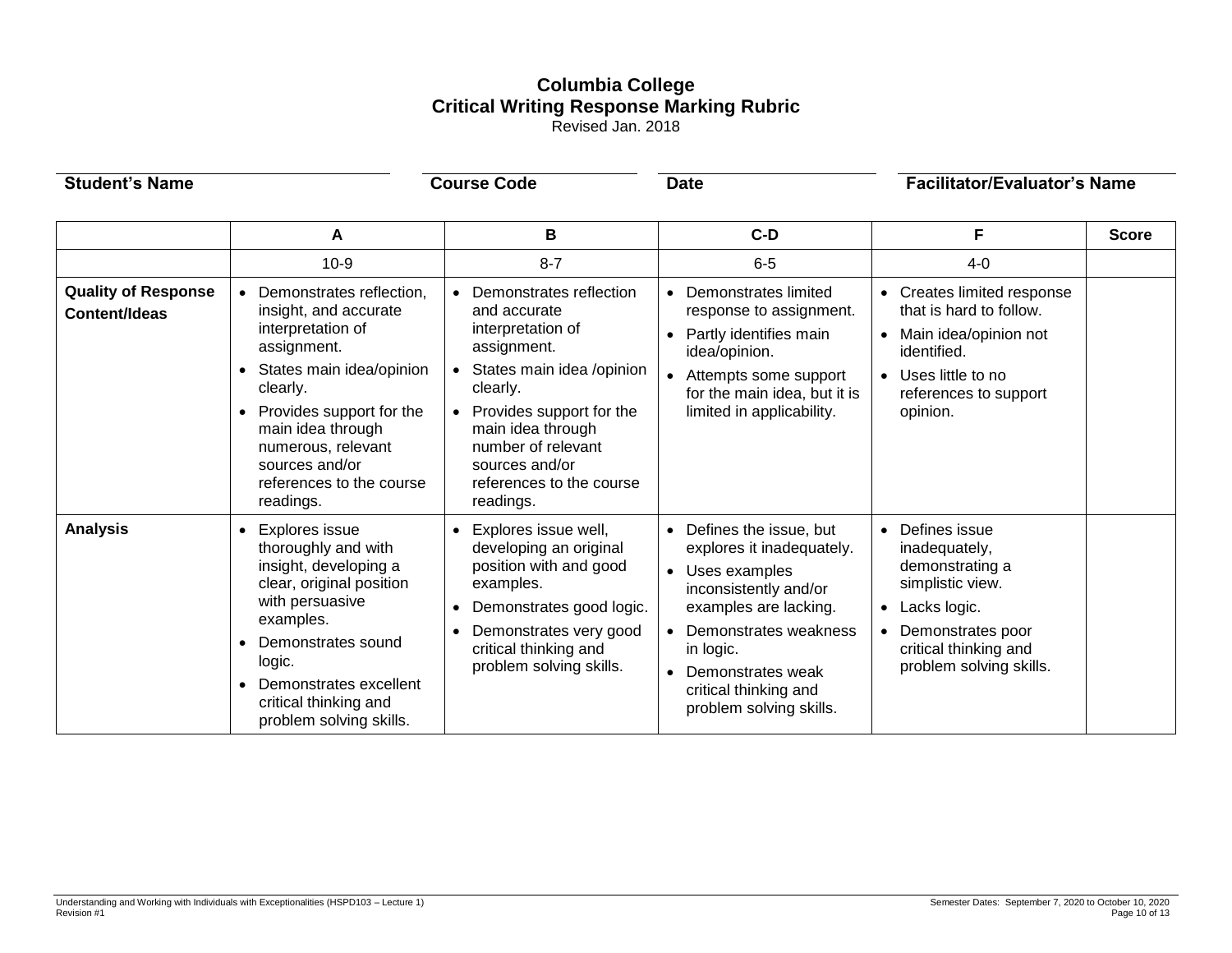|                                             | A                                                                                                                                                                                                                                                                                                                                                                                | в                                                                                                                                                                                                                                                                                                                                                               | $C-D$                                                                                                                                                                                                                                                                                                                                                              | F                                                                                                                                                                                                                                                                                                       | <b>Score</b> |
|---------------------------------------------|----------------------------------------------------------------------------------------------------------------------------------------------------------------------------------------------------------------------------------------------------------------------------------------------------------------------------------------------------------------------------------|-----------------------------------------------------------------------------------------------------------------------------------------------------------------------------------------------------------------------------------------------------------------------------------------------------------------------------------------------------------------|--------------------------------------------------------------------------------------------------------------------------------------------------------------------------------------------------------------------------------------------------------------------------------------------------------------------------------------------------------------------|---------------------------------------------------------------------------------------------------------------------------------------------------------------------------------------------------------------------------------------------------------------------------------------------------------|--------------|
|                                             | $10-9$                                                                                                                                                                                                                                                                                                                                                                           | $8 - 7$                                                                                                                                                                                                                                                                                                                                                         | $6-5$                                                                                                                                                                                                                                                                                                                                                              | $4 - 0$                                                                                                                                                                                                                                                                                                 |              |
| <b>Style Expression of</b><br><b>Ideas</b>  | • Uses highly effective,<br>clearly focused, varied<br>sentences, addressing<br>audience and purpose.<br>Incorporates knowledge<br>$\bullet$<br>of stylistic techniques.<br>• Conveys all ideas with<br>originality and clarity.<br>• Uses rich, accurate and<br>effective word choice.<br>• Consistently<br>demonstrates original,<br>sincere and compelling<br>personal voice. | Mostly uses effective,<br>well structured, focused,<br>varied sentences,<br>addressing audience and<br>purpose.<br>Demonstrates use of<br>particular stylistic<br>techniques.<br>Conveys most ideas with<br>originality and clarity.<br>Uses accurate and<br>effective word choice.<br>Mostly demonstrates<br>$\bullet$<br>original, sincere personal<br>voice. | Demonstrates limited<br>attempts at creating<br>varied sentences to<br>address audience and<br>purpose.<br>• Often sentences are<br>somewhat awkward.<br>• Little attempt at using<br>stylistic techniques.<br>• Conveys some ideas<br>clearly.<br>• Uses vague, ineffective<br>word choice.<br>• Demonstrates little to no<br>development of a<br>personal voice. | Uses simplistic sentence<br>$\bullet$<br>structures that are<br>awkward and do not<br>address audience and<br>purpose.<br>• No stylistic devices<br>attempted.<br>• Most ideas are not<br>conveyed clearly.<br>Inadequate word choice.<br>$\bullet$<br>No evidence of a<br>$\bullet$<br>personal voice. |              |
| <b>Organization and</b><br><b>Structure</b> | • Creates a sophisticated,<br>well developed<br>beginning, middle and<br>conclusion.<br>Connects all ideas<br>$\bullet$<br>logically.<br>• Uses a variety of<br>carefully crafted sentence<br>structures.<br>Consistently establishes<br>$\bullet$<br>appropriate paragraphing<br>and transitions.                                                                               | Creates a well-developed<br>beginning, middle, and<br>conclusion.<br>Connects most ideas<br>logically.<br>Uses a variety of well-<br>structured sentence<br>Most of the time<br>establishes appropriate<br>paragraphing and<br>transitions                                                                                                                      | • Creates an unfocused<br>beginning, middle and a<br>simple conclusion.<br>• Creates answer that is<br>poorly structured.<br>• Uses some sentence<br>variety with errors that<br>begin to interfere with<br>meaning.<br>• Shows faulty<br>paragraphing and lack of<br>transitions.                                                                                 | Creates a limited<br>$\bullet$<br>response with no clear<br>beginning, middle, and<br>conclusion.<br>Creates confusion in<br>structure.<br>• Uses little to no sentence<br>structure variety.<br>Many structural errors<br>Weak to no paragraphing<br>$\bullet$<br>or transition.                       |              |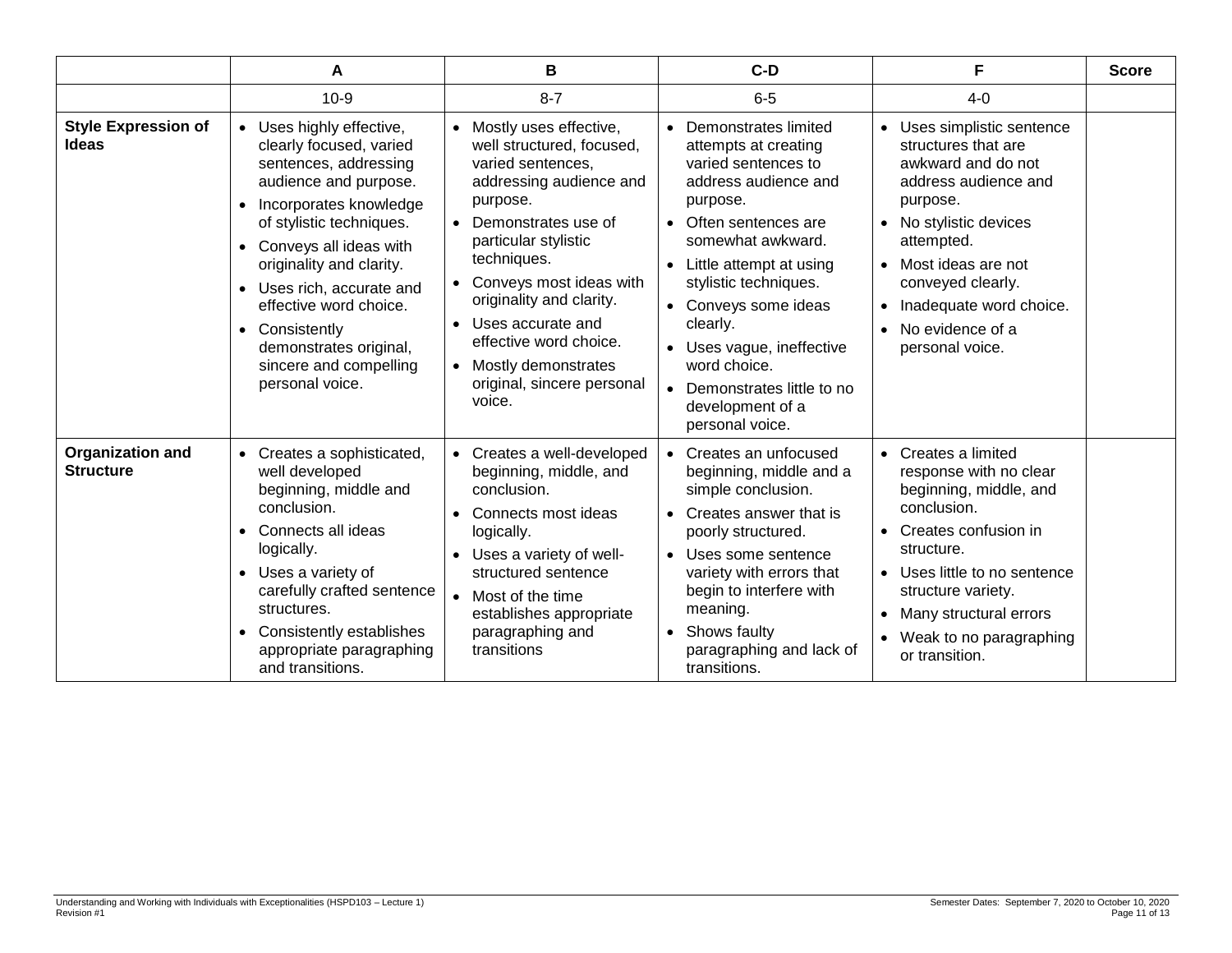|                                                      | A                                                                                                                                                                                                                                                                                | B                                                                                                                                                                                                                                                                                                         | C-D                                                                                                                                                                                                                                                                                                                                                       | F                                                                                                                                                                                                                                                                                                                                                             | <b>Score</b> |
|------------------------------------------------------|----------------------------------------------------------------------------------------------------------------------------------------------------------------------------------------------------------------------------------------------------------------------------------|-----------------------------------------------------------------------------------------------------------------------------------------------------------------------------------------------------------------------------------------------------------------------------------------------------------|-----------------------------------------------------------------------------------------------------------------------------------------------------------------------------------------------------------------------------------------------------------------------------------------------------------------------------------------------------------|---------------------------------------------------------------------------------------------------------------------------------------------------------------------------------------------------------------------------------------------------------------------------------------------------------------------------------------------------------------|--------------|
|                                                      | $10-9$                                                                                                                                                                                                                                                                           | $8 - 7$                                                                                                                                                                                                                                                                                                   | $6-5$                                                                                                                                                                                                                                                                                                                                                     | $4-0$                                                                                                                                                                                                                                                                                                                                                         |              |
| Mechanics,<br>Grammar,<br><b>Professional Format</b> | Mainly error free.<br>$\bullet$<br>Uses APA citation<br>correctly where<br>applicable for referencing<br>sources.<br>Meets and exceeds all<br>requirements for an<br>excellent academic<br>response.<br>Meets and exceeds all<br>$\bullet$<br>requirements of the<br>assignment. | • A few minor errors in<br>usage, grammar, or<br>mechanics.<br>Generally uses APA<br>citation correctly where<br>applicable for referencing<br>sources.<br>Meets most requirements<br>$\bullet$<br>for a well written<br>academic response.<br>Meets most requirements<br>$\bullet$<br>of the assignment. | Frequent errors in usage,<br>grammar, and<br>mechanics, beginning to<br>interfere with the<br>readability and meaning<br>of the paper.<br>Uses APA citation<br>inconsistently and with<br>errors when sources are<br>used.<br>Meets a few<br>requirements for an<br>acceptable academic<br>response.<br>Meets a few<br>requirements of the<br>assignment. | • Numerous errors in<br>usage, grammar, and<br>mechanics, affecting the<br>readability and meaning<br>of the paper.<br>Many errors in APA<br>citation, demonstrating<br>lack of citation knowledge<br>when sources are used.<br>Meets few requirements<br>for an acceptable<br>academic response.<br>Meets little to no<br>requirements of the<br>assignment. |              |

**Plagiarism: A "0" grade will be given to a paper where significant sections of the paper were copied from other, unattributed sources.**

**Total Score out of 50:**

**Facilitator/Evaluator's Comments:**

**:**